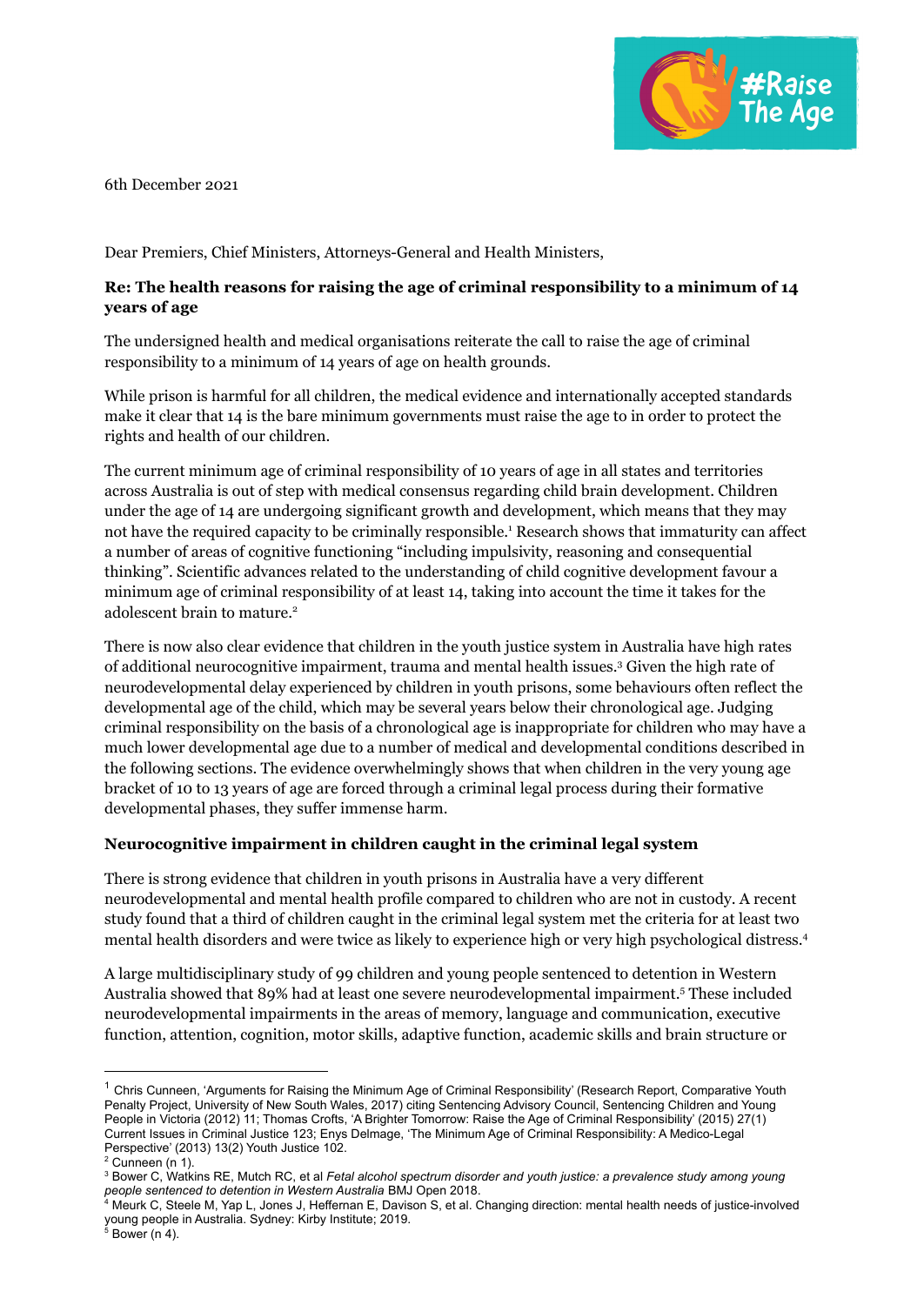

neurology as well as intellectual disabilities, learning difficulties, speech and language disorders, and Fetal Alcohol Spectrum Disorder (FASD). Notably, the majority of children diagnosed with neurodevelopmental disorders had not been previously identified until the study occurred. 6

These findings highlight that many, if not most, incarcerated children with a chronological age of 12 or 13 years are likely to have a much younger functional age, further impacting their impulsivity, reasoning and decision-making abilities.

As children driven into contact with the legal system are likely to have a lower functional age and have not yet developed critical cognitive functioning, we are strongly recommending the age of criminal responsibility be raised to at least 14 years of age.

## **Adolescence and the transition from primary school to high school**

Many children aged 12 are still in primary school and many 13 year old children are just entering high school. Neurodevelopmental evidence demonstrates that adolescence is a unique, defining stage of human development. It is characterised by rapid brain development, 7 increased impulsivity and sensation-seeking behaviour, coupled with a heightened vulnerability to peer influence which affects decision making capacity<sup>8</sup>. Documented evidence in the fields of child development and neuroscience indicates clearly that maturity and the capacity for abstract reasoning are still evolving in children aged 12 to 13 years, due to the fact that their frontal cortex is still developing. 9

Transitioning from primary school to high school can be a challenge for a range of children who may require further education and social support. There is evidence that children at risk of experiencing a difficult transition to high school include those with emotional and behavioural difficulties, prior difficult experiences in primary school, and limited engagement in extracurricular activities.<sup>10</sup>

A range of behaviours in 10 to 13 year old children that are currently criminal under existing Australian law are better understood as behaviours within the expected range in a typical neurodevelopment of a 10 to 13 year old with a significant trauma history. <sup>11</sup> However, instead of being assisted by trauma-informed services to complete primary school and transition to high school, children in this cohort are often criminalised, arrested, strip-searched, and put in prisons.

Committing to develop a proposal to raise the age of criminal responsibility to just 12 is insufficient and does nothing to address the unmet need of the 456 children aged 12 and 13 who were sent to prisons between 2019 and 2020<sup>12</sup>.

### **The evidence-based pathway to Raising the Age**

There is an evidence-based pathway to raising the age which has already been set out by the ACT Government through the independent review headed by Emeritus Professor Morag McArthur on the steps required to best support this reform. The resulting [report](https://justice.act.gov.au/sites/default/files/2021-10/Raising%20the%20Age%20-%20Final%20Report.PDF) provides options for therapeutic and restorative care to reduce children and young people's interaction with the criminal justice system and outlines the service system and implementation requirements for raising the minimum age of criminal responsibility to 14.

<sup>10</sup> Macarthur M, Suomi A, Kendall B, *Review of the service system and implementation requirements for raising the minimum age of criminal responsibility in the Australian Capital Territory: final report* (Justice and Community Safety Directorate ACT, 2021).

 $6$  Bower (n 4).

 $7$  Committee on the Rights of the Child, General comment No. 24 (2019) on children's rights in the child justice system.

<sup>&</sup>lt;sup>8</sup> Cunneen citing Sentencing Advisory Council (n 1).

<sup>&</sup>lt;sup>9</sup> Committee on the Rights of the Child, General comment No. 24 (2019) on children's rights in the child justice system.

<sup>11</sup> Royal Australasian College of Physicians (RACP), Submission to the Council of Attorneys General Working Group reviewing the Age of Criminal Responsibility (July 2019), 3 and 5.

<sup>&</sup>lt;sup>12</sup> Australian Institute of Health and Welfare, Youth justice in Australia 2018-19. Table S78b: Young people in detention during the year by age, sex and Indigenous, Australia, 2019–20. Cat. no. JUV 132. Canberra: AIHW